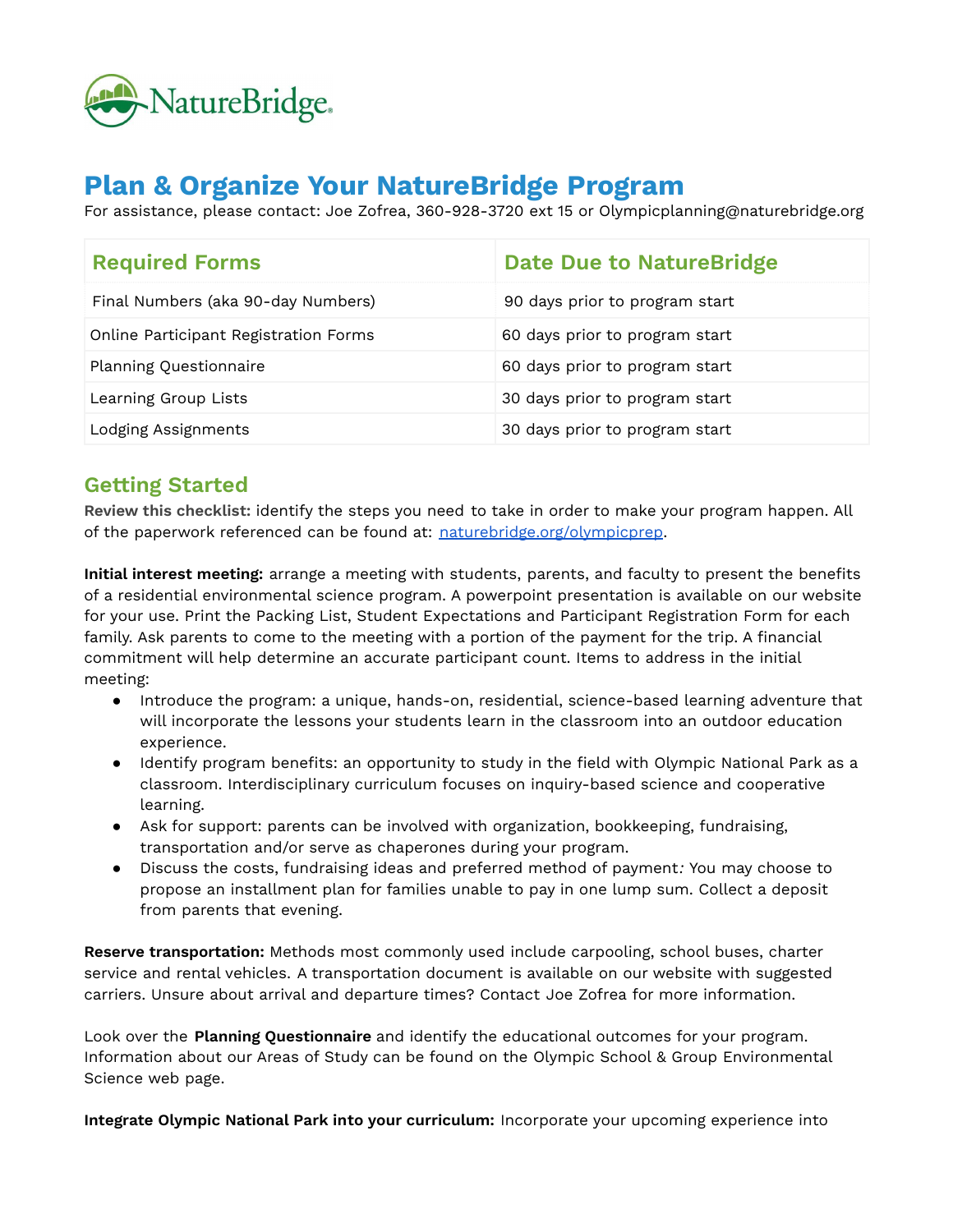

teaching goals and objectives for the year. Include this information in the Planning Questionnaire.

**Develop a fundraising plan:** Visit naturebridge.org/fundraisingideas.

**Scholarship Application:** Submit a scholarship application as soon as possible in order to maximize the potential funds for your group. NatureBridge has scholarship funds available to offset costs for qualifying schools. It is possible to submit this application with your best estimate. If your participant numbers increase or decrease, the scholarship award may change accordingly. The application can be found at naturebridge.org/olympicprep.

## **Preparing for your Program**

#### **Prepare your students:**

- Academic readiness. Present your NatureBridge program as an academic experience. Prepare students to engage in scientific inquiry and other hands on learning opportunities.
- Physical readiness. Ensure that students and chaperones can walk up to 5 miles a day (on varied and sometimes steep terrain).
- Participation and behavior expectations. Emphasize cooperation and universal respect. Present and review the required Student Expectations.
- Personal readiness. Stress to parents and students the importance of strictly adhering to the NatureBridge Packing List so students are safe, comfortable and prepared to learn in the field.
- If a student has shown any symptoms of gastrointestinal illness within 48 hours of the start of their NatureBridge program, we ask that you do not bring them on the program.

Review the [NatureBridge](https://docs.google.com/document/d/14C-adOg9QUz4BHDrA91LcuVX1W-zRE2gtG4SMj8FH1g/edit?usp=sharing) Health and Safety Plan

**Participant Registration Form:** Email to students, teachers and chaperones. Students and adults must have a completed and signed Registration Form to participate in a NatureBridge program!

- You can view which of your participants has turned in their forms with a personalized group coordinator link which we will send you via email. If you lose this link, please contact the operations managers listed at the top of the page.
- There is no need to print any registration forms once they have been submitted.

**Select chaperones carefully.** Refer to the *Guidelines for Selecting Chaperones* document at naturebridge.org/olympicprep.

**Execute fundraising plan:** emphasize group cooperation in the fundraising efforts. Successful collaboration on your fundraising plan increases student, parent and community investment in the program's success.

## **Three Months in Advance**

**Final numbers (90-day numbers) due:** You should receive an invoice you can use to confirm or update your final participation numbers. The invoice will show the confirmation due date.

- What does this due date mean?
	- At that date, we lock in your participant numbers with our food and lodging vendors, as well as complete our staffing assignments. We hold groups to a guaranteed minimum participant number past this point, which is calculated as 95% of the participant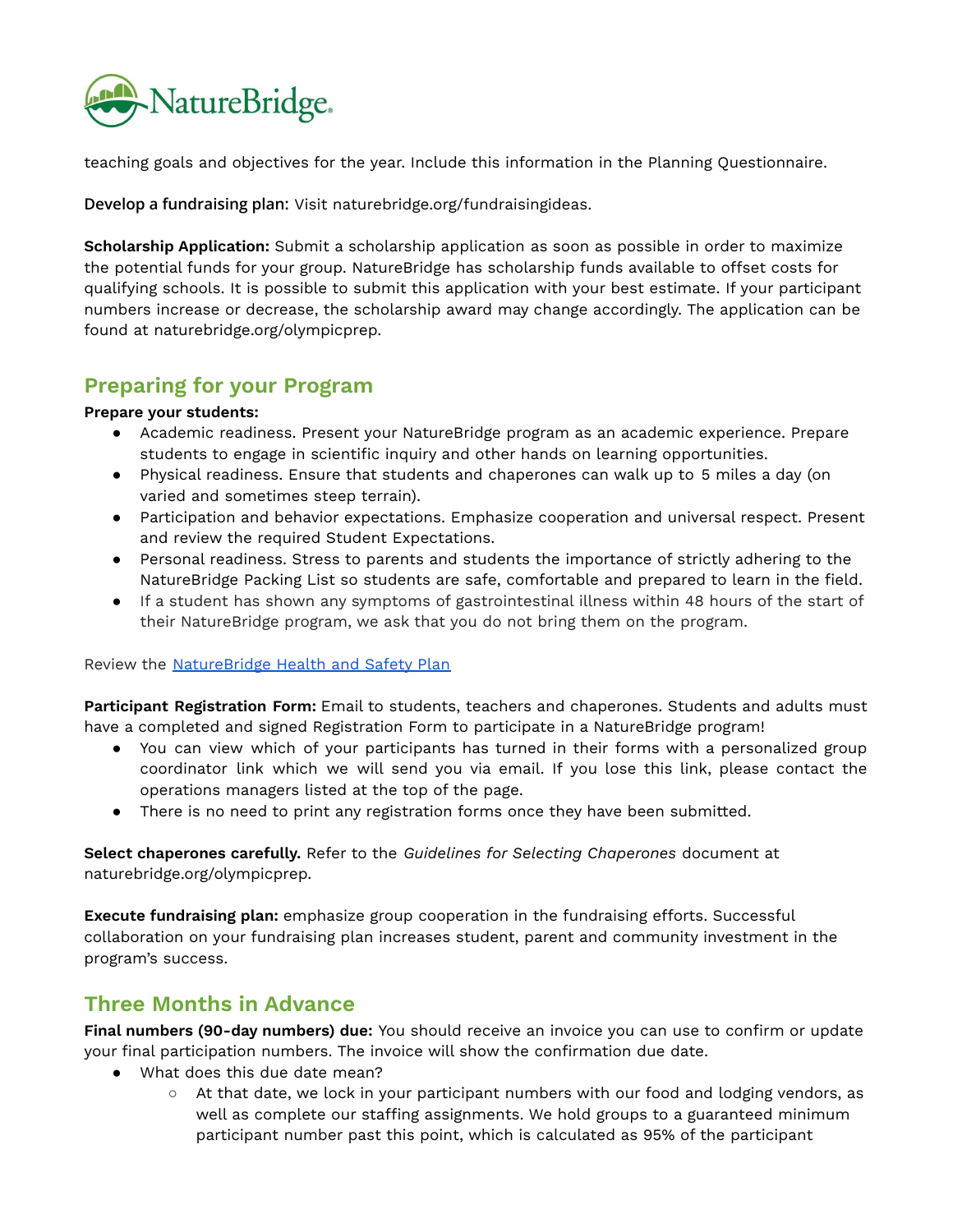

number you give us by August 15th.

- For example: You confirm your final participant count as 100 participants (adults and students combined) by August 15th. Your guaranteed minimum is now 95 total participants. If only 93 can come on the program, you'll still pay for 95.
- If at any time you need to increase your student or adult numbers, you must ask us if we have the staffing and tent cabin capacity. Our ability to accommodate increases is very limited. Please consider this when deciding on your Final Participant Number.

#### **Two Months in Advance**

**Planning Questionnaire due.** Please submit via the online form.

**Schedule a 60-day phone meeting with NatureBridge's Operations Manager.** You should receive a phone call invite.

**Participant Registration Forms completed online.** Please use your group coordinator link to check which adults and students are missing forms.

**Finalize transportation:** double-check your transportation times, dates and locations both to and from NatureBridge.

**Chaperone training:** We recommend the school's group coordinator facilitate chaperone training before arriving on site. Training should include:

- An outline of the role of the teachers, chaperones and NatureBridge staff during the program.
- The school's and NatureBridge's expectations of adults on the trip. Refer to the *Chaperone Guide*.
- The school's academic, social and personal goals for students.
- Program logistics from arrival through departure.
- Sample discipline scenarios and how to handle them.
- Double check that all chaperones have completed their Participant Registration forms (Teachers, too!).

## **One Month in Advance**

**Learning group lists with dietary, medical and behavioral alerts due.** Please accurately list the dietary and medical needs of your students and chaperones. Note that the total number of students should be divided by 12 to determine the number of learning groups needed. Your number of Learning Groups are subject to change based on participant number decreases. Increases in participant numbers cannot be guaranteed and are based on staff and lodging availability.

**Lodging assignments due.** Lodging tab in your teacher workbook must be filled out.

**Submit final payment.** Send balance due to NatureBridge, 28 Geary Street, Suite 650, San Francisco, CA 94108 at least 30 days prior to your start date.

## **Two Weeks in Advance**